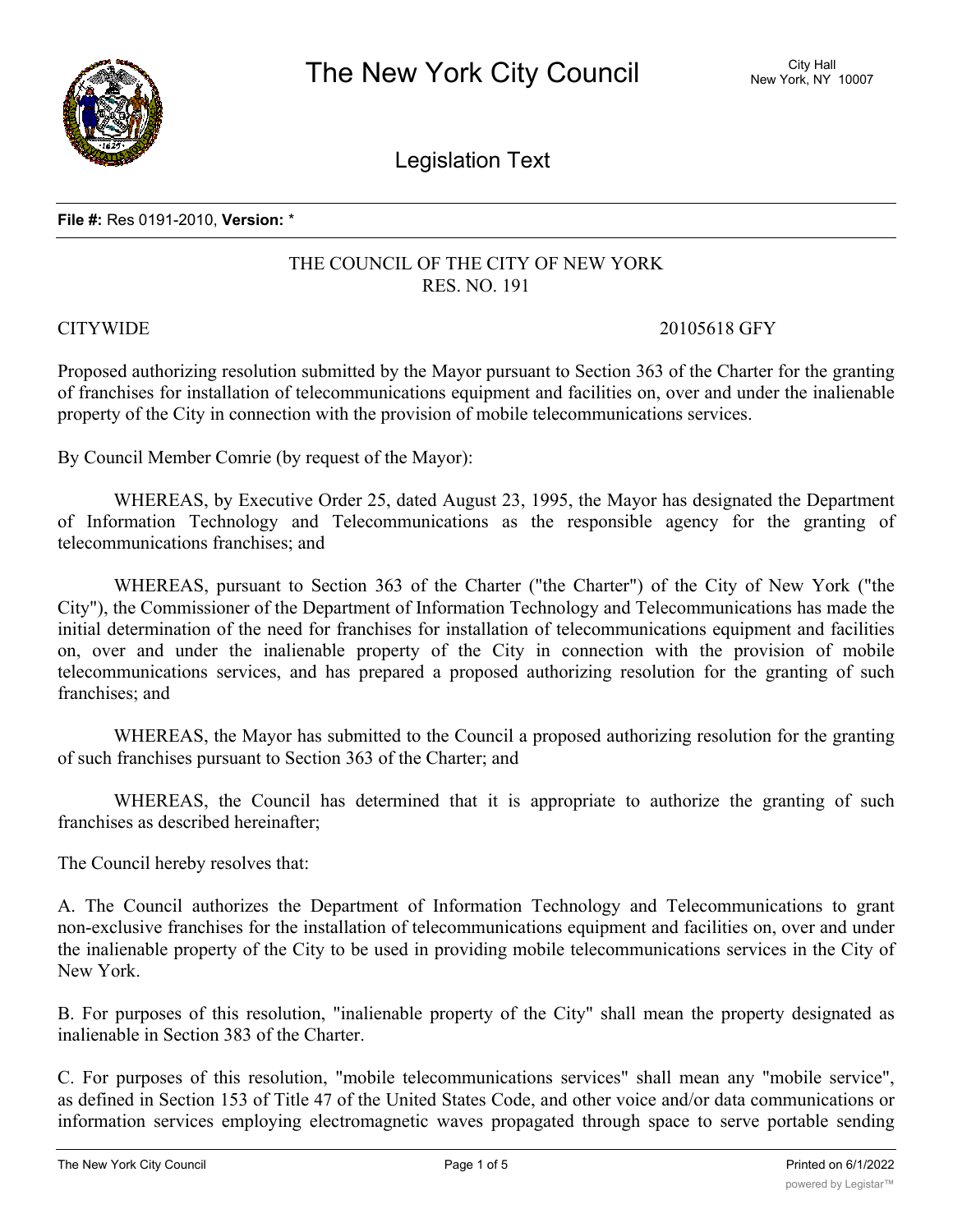and/or receiving equipment.

D. The public services to be provided under such franchises shall be mobile telecommunications services.

E. The authorization to grant franchises pursuant to this resolution shall expire on the fifth anniversary of the date on which this resolution is adopted by the Council (the "Expiration Date"). No franchises shall be approved pursuant to this resolution by the Department of Information Technology and Telecommunications, the Franchise and Concession Review Committee, or the Mayor pursuant to this resolution after the Expiration Date.

F. Prior to the grant of any such franchise, a Request For Proposals ("RFP") or other solicitation shall be issued by the Department of Information Technology and Telecommunications. Prior to issuing any such RFP or other solicitation, all necessary environmental and land use review shall be conducted in accordance with City Environmental Quality Review ("CEQR") and Section 197-c of the Charter. The distribution list for each such RFP or other solicitation shall include, without limitation, certified minority owned business enterprises and certified women owned business enterprises as defined in Section 1304 of the City Charter. The criteria to be used by the Department of Information Technology and Telecommunications to evaluate responses to such RFPs or other solicitations shall include, but not be limited to, the following to the extent permitted by law:

(1) the adequacy of the proposed compensation (which may include monetary and/or in-kind compensation, as provided in the applicable RFP or other solicitation) to be paid to the City for the use of City property;

(2) the ability of the respondent(s) to maintain the property of the City in good condition throughout the term of the franchise;

(3) the consistency of the response(s) to the City's management of local rights-of-way activities, plans and goals.

In no event, however, shall the Department of Information Technology and Telecommunications include any criteria in any such RFP or other solicitation which the City would be preempted, pursuant to federal law, from thus including; and in no event shall the Department of Information Technology and Telecommunications apply any criteria to be included in any such RFP or other solicitation in a manner which the City would be preempted, pursuant to federal law, from thus applying.

G. Any franchise granted pursuant to this authorizing resolution shall be by written agreement which shall include, but not be limited to, the following terms and conditions to the extent permitted by law (provided, however, that no term or condition, whether or not listed hereafter, shall be included in a written franchise agreement if the City is preempted, by federal law, from including such a term or condition in such agreement, and provided that no term or condition, whether or not listed hereafter, shall be included in a written franchise agreement in a form or manner which the City is preempted by federal law from using with respect to such agreement):

(1) the term of the franchise, including options to renew if any, shall not exceed fifteen (15) years;

(2) the compensation to be paid to the City shall be adequate and may include monetary or in-kind compensation or both;

(3) the franchise may be terminated or cancelled in the event of the franchisee's failure to comply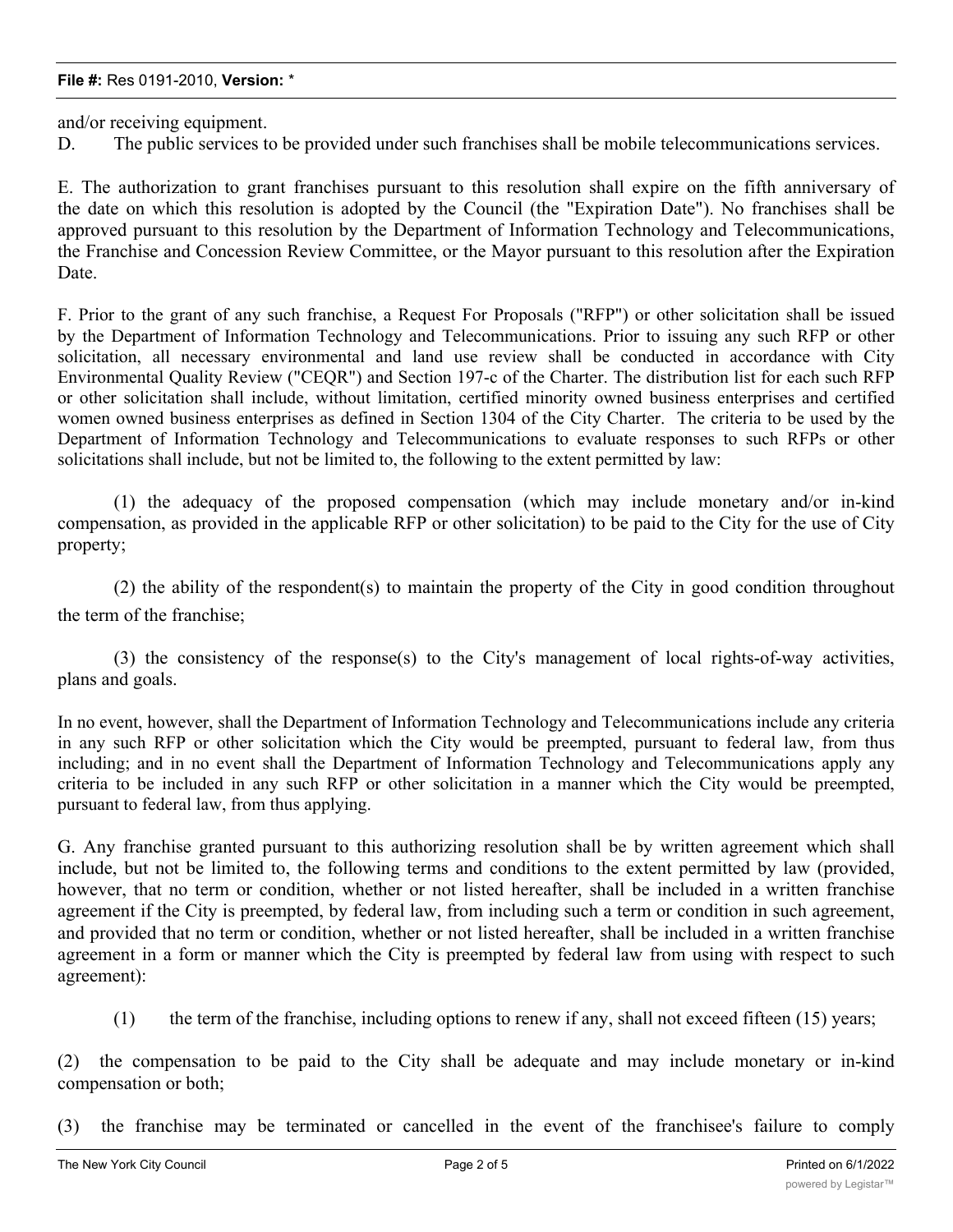### **File #:** Res 0191-2010, **Version:** \*

with the material terms and conditions of the agreement;

(4) a security fund shall be established to ensure the performance of the franchisee's obligations under the agreement;

(5) the City shall have the right to inspect the facilities of the franchisee located on the inalienable property of the City and to order the relocation of such facilities as appropriate at the direction of the applicable agency;

(6) there shall be adequate insurance and indemnification requirements to protect the interests of the public and the City;

(7) there shall be provisions to ensure access by the City to books and records of the franchisee as necessary or appropriate to review and/or enforce compliance with the franchise agreement;

(8) there shall be provisions to ensure quality workmanship and construction methods in the use of the inalienable property;

(9) there shall be provisions containing the agreements required pursuant to paragraph 6 of subdivision (h) of Section 363 of the Charter relating to collective bargaining and other matters;

(10) there shall be provisions requiring the franchisee to comply with City laws, regulations and policies related to, but not limited to, employment, purchasing and investigations;

(11) there shall be provisions to restrict the assignment or other transfer of the franchise without the prior written consent of the City and provisions to restrict changes in control of the franchisee without the prior written consent of the City;

(12) there shall be remedies to protect the City's interest in the event of the franchisee's failure to comply with the terms and conditions of the agreement;

(13) all franchisees shall be subject to review under the City's Vendor Information Exchange System ("VENDEX");

(14) franchisees shall be required to hold any applicable licenses and permits required by the New York State Public Service Commission and the Federal Communications Commission;

(15) there shall be provisions preserving the right of the City to perform public works or public improvements in and around those areas subject to the franchise;

(16) there shall be provisions requiring the franchisee to protect the property of the City, and the delivery of public services that utilize the property of the City, from damage or interruption of operation resulting from the construction, operation, maintenance, repair or removal of facilities, equipment or other improvements related to the franchise;

(17) there shall be provisions designed to minimize the extent to which the public use of the streets of the City are disrupted in connection with the construction of improvements relating to the franchise;

(18) there shall be provisions requiring that prior to installation of a wireless antenna on any pole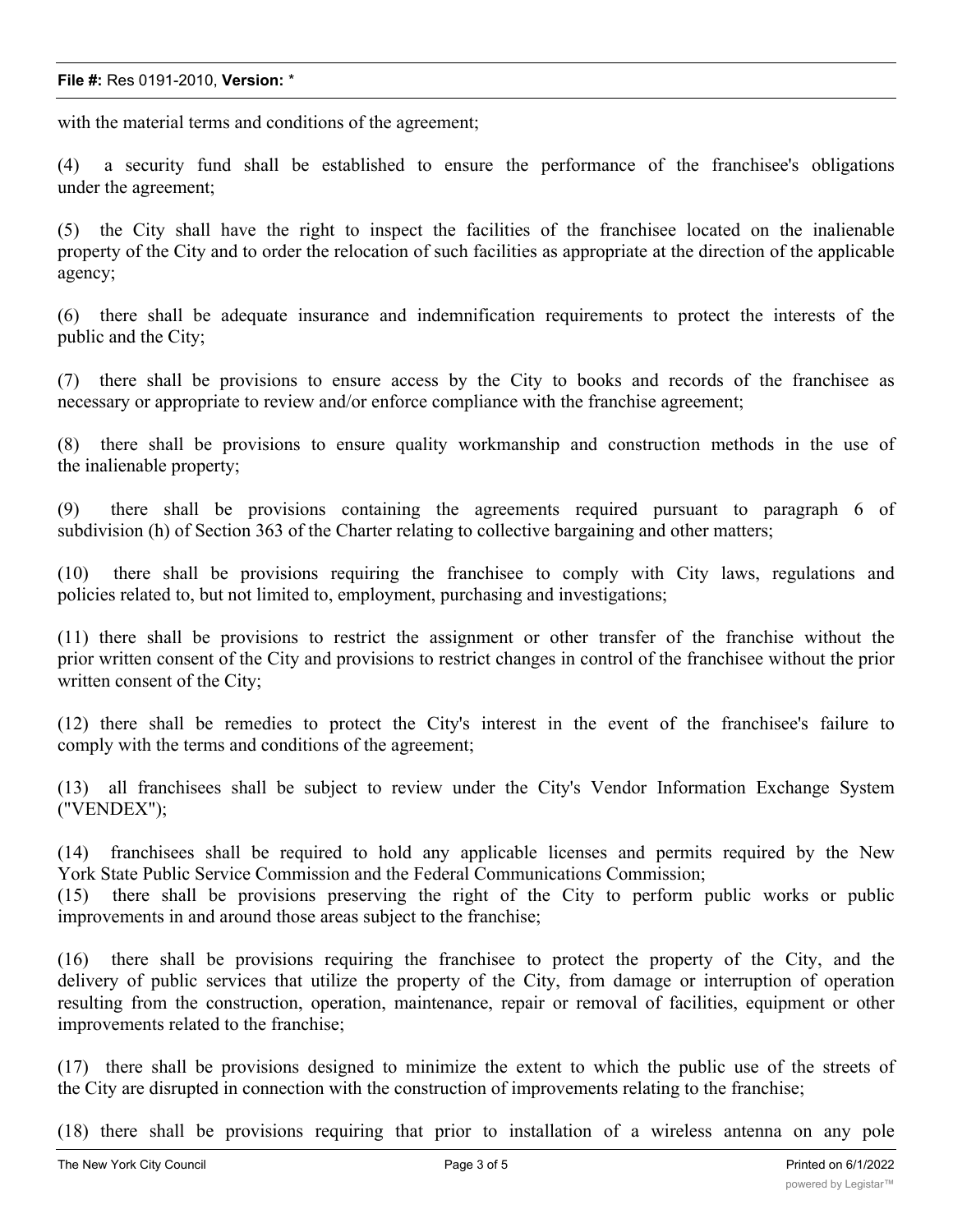### **File #:** Res 0191-2010, **Version:** \*

(whether City or utility-owned) on a City street which pole is less than ten (10) feet from an existing building, DoITT will provide not less than fifteen (15) business days notice of, and opportunity to submit written comment regarding, such proposed installation to the Community Board in whose community district such building lies (for purposes of this provision, the distance from a pole to a building shall be measured by the distance from the base of the pole facing the building to the building line);

(19) there shall be provisions that offer incentives to the franchisee to serve areas beyond the core business districts of Manhattan south of 96<sup>th</sup> Street

(20) there shall be provisions requiring the franchisee to (i) comply, on an on-going basis, with respect to any facilities installed by the franchisee within the City's public rights-of-way, with FCC maximum permitted levels of radio frequency energy exposure (calculated on an aggregate basis with any other radio frequency energy emitters that may be present), (ii) comply with all FCC rules and requirements, regarding the protection of health and safety with respect to radio frequency energy exposure, in the operation and maintenance of such facilities (taking into account the actual conditions of human proximity to such facilities), and (iii) at the direction of the City, pay the costs of testing such facilities for compliance with the preceding clauses (i) and (ii); and

(21) there shall be provisions designed to encourage the franchisee, in selecting contractors who will perform work affecting City facilities, to choose entities that are also "Contractors" as that term is defined in Section 6-129 of the Administrative Code (which section is titled "Participation by minority-owned and women -owned business enterprises and emerging businesses s enterprises in city procurement") .

K. The Department of Information Technology and Telecommunications shall file with the Council the following documents:

(1) within fifteen (15) days of issuance, a copy of each RFP or other solicitation issued pursuant to this resolution;

(2) simultaneously with each notice to an applicable Community Board pursuant to Section G.(1) above, a copy of such notice shall be sent to the City Council member in whose Council district the building that is the subject of such notice lies;

(3) within fifteen (15) days of approval by the Mayor, a copy of the agreement for each franchise granted pursuant to this resolution; and

(4) on or before July 1 of each year, a report detailing the revenues received by the City during the preceding calendar year from each franchise granted pursuant to this resolution.

Adopted.

Office of the City Clerk, } The City of New York, \, \, ss:

I hereby certify that the foregoing is a true copy of a Resolution passed by The Council of the City of New York on August 25, 2010, on file in this office.